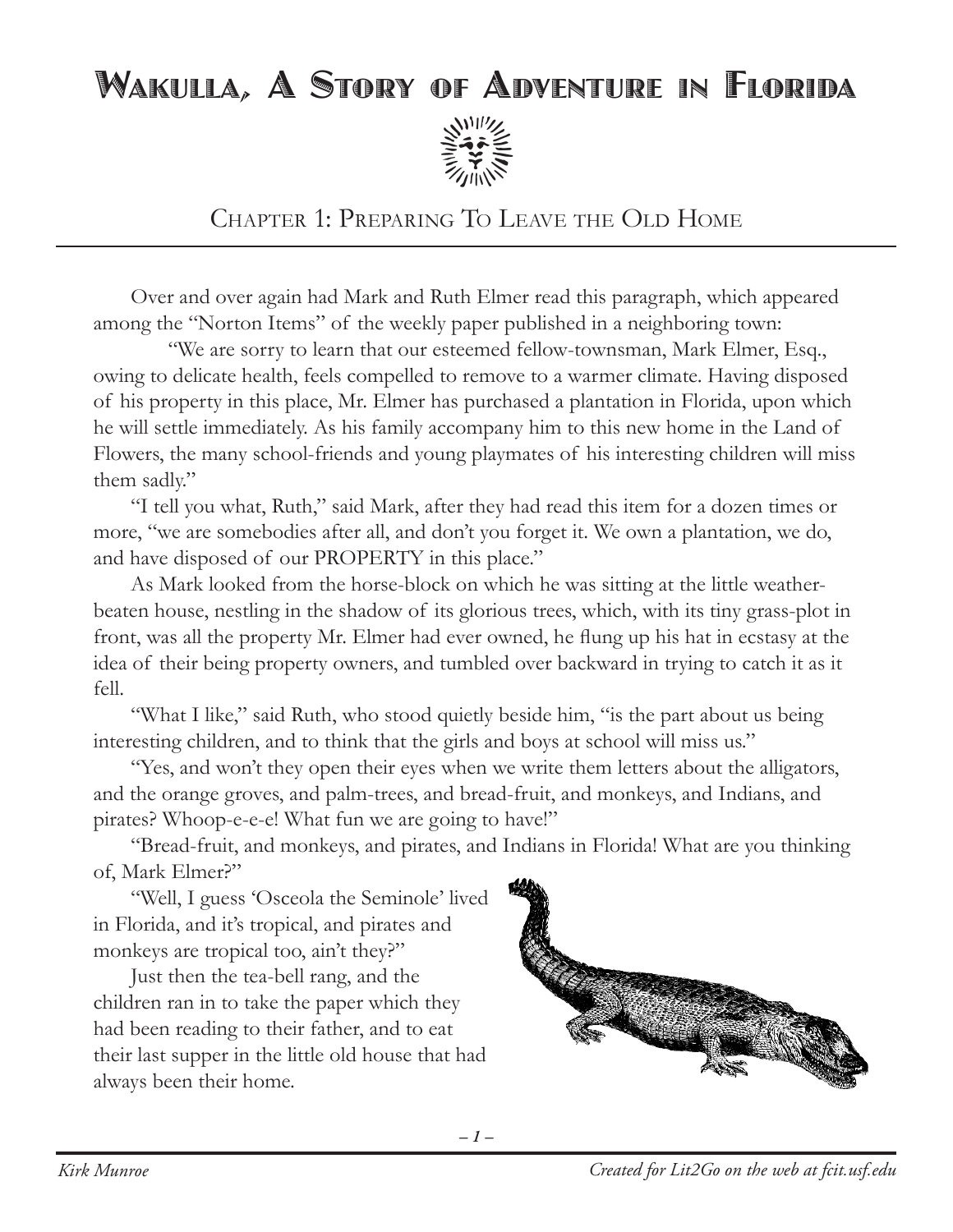Mr. Elmer had, for fifteen years, been cashier of the Norton Bank; and though his salary was not large, he had, by practicing the little economies of a New England village, supported his family comfortably until this time, and laid by a sum of money for a rainy day. And now the "rainy day" had come. For two years past the steady confinement to his desk had told sadly upon the faithful bank cashier, and the stooping form, hollow cheeks, and hacking cough could no longer be disregarded. For a long time good old Dr. Wing had said,

"You must move South, Elmer; you can't stand it up here much longer."

Both Mr. Elmer and his wife knew that this was true; but how could they move South? Where was the money to come from? And how were they to live if they did? Long and anxious had been the consultations after the children were tucked into their beds, and many were the prayers for guidance they had offered up.

At last a way was opened, "and just in time, too," said the doctor, with a grave shake of his head. Mrs. Elmer's uncle, Christopher Bangs, whom the children called "Uncle Christmas," heard of their trouble, and left his saw-mills and lumber camps to come and see "where the jam was," as he expressed it. When it was all explained to him, his goodnatured face, which had been in a wrinkle of perplexity, lit up, and with a resounding slap of his great, hard hand on his knee, he exclaimed,

"Sakes alive! Why didn't you send for me, Niece Ellen? Why didn't you tell me all this long ago, eh? I've got a place down in Florida, that I bought as a speculation just after the war. I hain't never seen it, and might have forgot it long ago but for the tax bills coming in reg'lar every year. It's down on the St. Mark's River, pretty nigh the Gulf coast, and ef you want to go there and farm it, I'll give you a ten years' lease for the taxes, with a chance to buy at your own rigger when the ten years is up."

"But won't it cost a great deal to get there, Uncle?" asked Mrs. Elmer, whose face had lighted up as this new hope entered her heart.

"Sakes alive! No; cost nothin'! Why, it's actually what you might call providential the way things turns out. You can go down, slick as a log through a chute, in the Nancy Bell, of Bangor, which is fitting out in that port this blessed minit. She's bound to Pensacola in ballast, or with just a few notions of hardware sent out as a venture, for a load of pine lumber to fill out a contract I've taken in New York. She can run into the St. Mark's and drop you jest as well as not. But you'll have to pick up and raft your fixin's down to Bangor in a terrible hurry, for she's going to sail next week, Wednesday, and it's Tuesday now."

So it was settled that they should go, and the following week was one of tremendous excitement to the children, who had never been from home in their lives, and were now to become such famous travelers.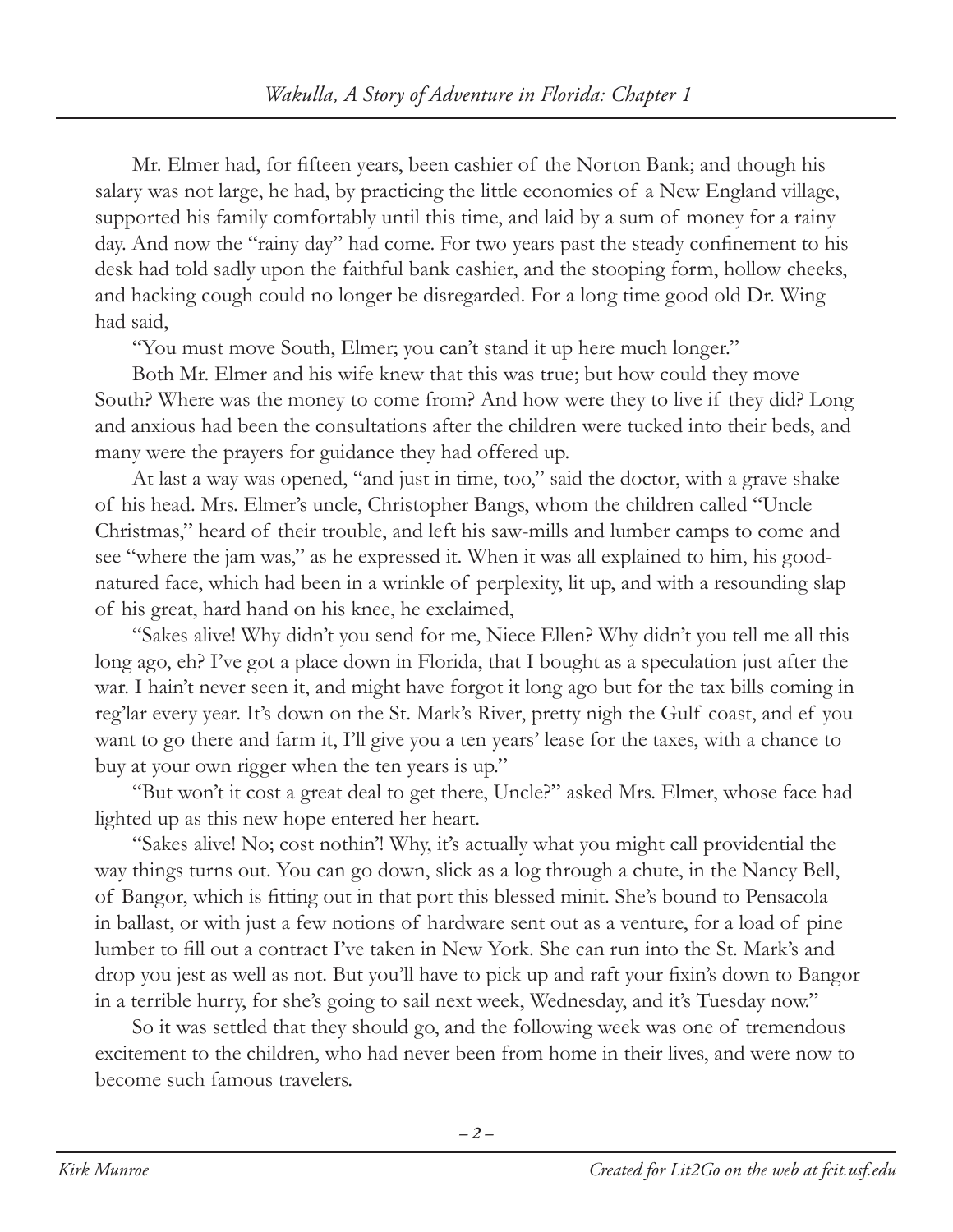Mark Elmer, Jr., as he wrote his name, was as merry, harum-scarum, mischief-loving a boy as ever lived. He was fifteen years old, the leader of the Norton boys in all their games, and the originator of most of their schemes for mischief. But Mark's mischief was never of a kind to injure anybody, and he was as honest as the day is long, as well as loving and loyal to his parents and sister Ruth.

Although a year younger than Mark, Ruth studied the same books that he did, and was a better scholar. In spite of this she looked up to him in everything, and regarded him with the greatest admiration. Although quiet and studious, she had crinkly brown hair, and a merry twinkle in her eyes that indicated a ready humor and a thorough appreciation of fun.

It was Monday when Mark and Ruth walked home from the post-office together, reading the paper, for which they had gone every Monday evening since they could remember, and they were to leave home and begin their journey on the following morning.

During the past week Mr. Elmer had resigned his position in the bank, sold the dear little house which had been a home to him and his wife ever since they were married, and in which their children had been born, and with a heavy heart made the preparations for departure.

With the willing aid of kind neighbors Mrs. Elmer had packed what furniture they were to take with them, and it had been sent to Bangor. Mark and Ruth had not left school until Friday, and had been made young lions of all the week by the other children. To all of her girl friends Ruth had promised to write every single thing that happened, and Mark had promised so many alligator teeth, and other trophies of the chase, that, if he kept all his promises, there would be a decided advance in the value of Florida curiosities that winter.

As the little house was stripped of all its furniture, except some few things that had been sold with it, they were all to go to Dr. Wing's to sleep that night, and Mrs. Wing had almost felt hurt that they would not take tea with her; but both Mr. and Mrs. Elmer wanted to take this last meal in their own home, and persuaded her to let them have their way. The good woman must have sent over most of the supper she had intended them to eat with her, and this, together with the good things sent in by other neighbors, so loaded the table that Mark declared it looked like a regular surprise-party supper.

A surprise-party it proved to be, sure enough, for early in the evening neighbors and friends began to drop in to say good-bye, until the lower rooms of the little house were filled. As the chairs were all gone, they sat on trunks, boxes, and on the kitchen table, or stood up.

Mark and Ruth had their own party, too, right in among the grown people; for most of the boys and girls of the village had come with their parents to say good-bye, and many